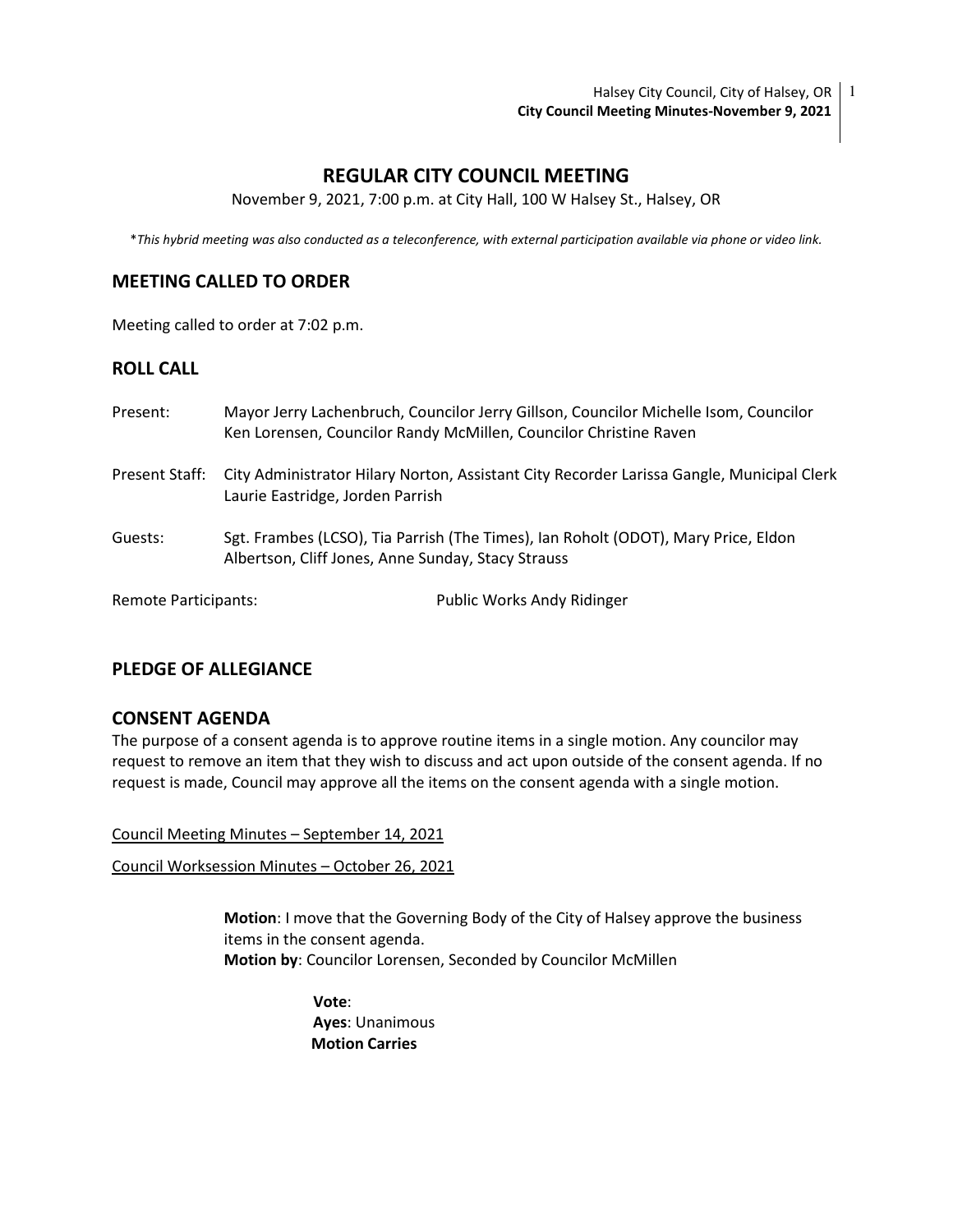## **FINANCIAL REPORTS**

Council reviewed the Financial Reports and Journal Entries for September 2021 and October 2021.

The September 2021 Financial Report includes check numbers 19316-19368 in the amount of \$28,726.73.

The October 2021 Financial Report includes check numbers 19369-19409 in the amount of \$112,511.10.

**Motion**: I move that the Governing Body of the City of Halsey approve the September 2021 and October 2021 Financial Reports and Journal Entries as submitted. **Motion by**: Councilor Isom, Seconded by Councilor Lorensen

> **Vote**: **Ayes**: Unanimous  **Motion Carries**

## **AGENDA ADJUSTMENTS**

Item J-1, the ODOT Highway 99 Project Maintenance Agreement was moved up to Delegations under the Linn County Sheriff's Report.

## **DELEGATIONS**

### Linn County Sheriff's Office – Sgt. Frambes

Sgt. Frambes introduced himself as the new LCSO-City liaison. He has completed 10 years with the Linn County Sheriff's Office. He has spent many years in the South County area. Halsey contracts for 72 hours, and in October 76 hours were logged in Halsey. 5 traffic citations were issued, 8 traffic warnings, and 4 adults arrested. 39 complaints were investigated.

A question was asked, and there was some discussion about catalytic converter theft. Councilor Lorensen mentioned that drivers ignoring the stop signs at the West C and West D Street intersections near the school are way down. He thanked the LCSO for the extra patrols. LCSO also has a reader board they can bring into the community that will collect data on speeds.

## **OLD BUSINESS**

### ODOT Highway 99 Project Maintenance Agreement

This agreement has been previously discussed by Council. It would require the City to do certain maintenance in the space between curb and property lines along Highway 99 after the ODOT project is complete, and in exchange the City would receive jurisdictional control or ownership of those same areas. The property cannot be transferred until the project is complete so the areas to be transferred can be surveyed.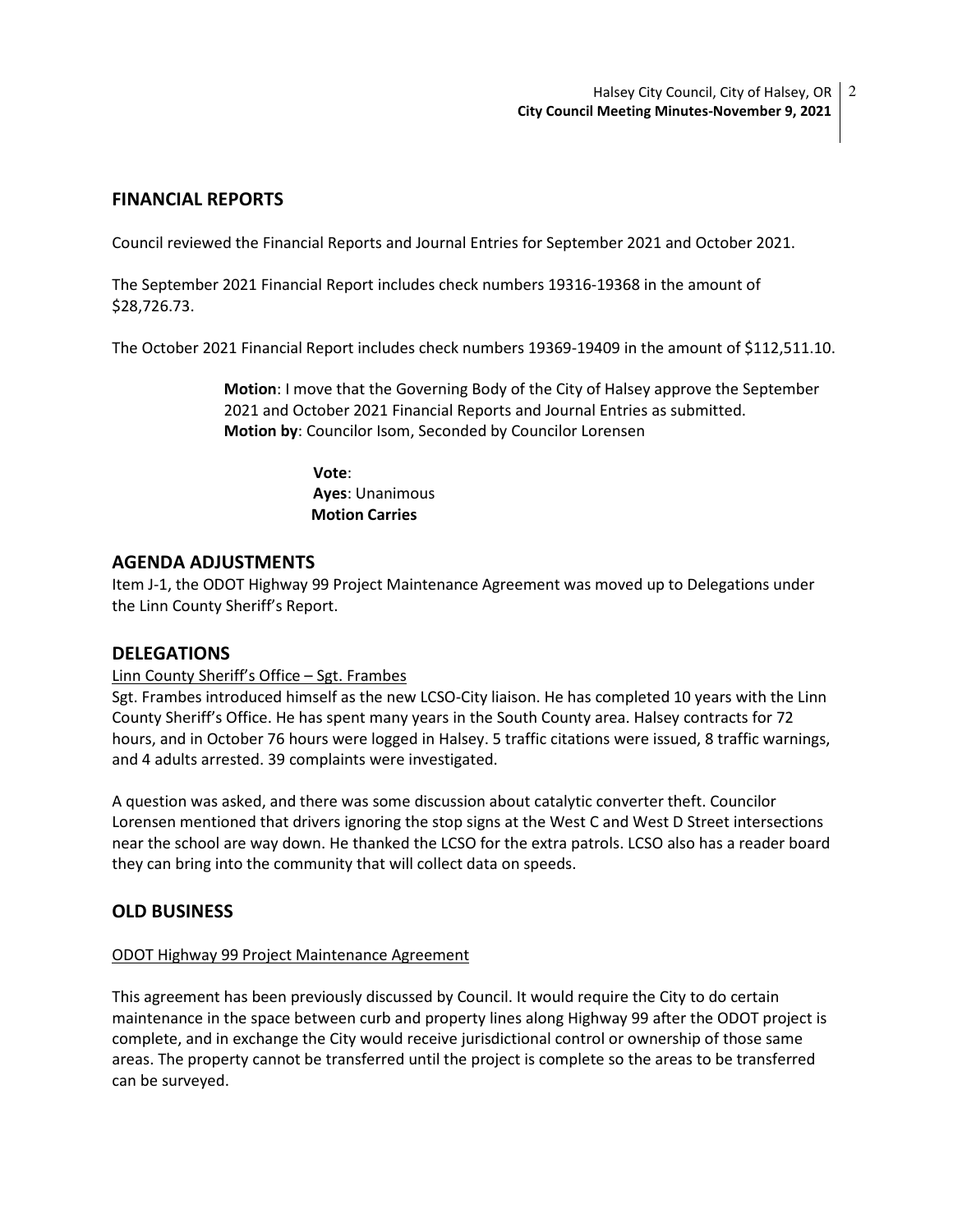Some questions and concerns were raised:

- The agreement states that if a tree dies, it must be replaced by the exact same tree, or the city must get ODOT's permission to plant a different tree. Project Manager Ian Roholt from ODOT responded that the agreement should be that a dead tree may be replaced by any tree on ODOT's approved list.
- A question was asked about the City's responsibility with regard to the RRFB signal and crosswalk at West H Street. If the City doesn't do it, and the condition falls below City standards, they will do it and then bill the City. This is a standard agreement. A question was asked about estimating the cost for this maintenance. Roholt and Norton will research this and bring additional information to the next Council meeting. Roholt stated that if the continental markings are installed correctly, they can last for years without maintenance.
- A question was asked about the 20-year life of the RRFB and the crossing. Would the state assume responsibility after the 20-year life of the equipment? Roholt will research the answer for the next Council meeting. A question was asked, if the RRFB breaks and the City isn't able to afford to repair it, does the City have the option to remove it? The agreement says yes.
- A cost estimate was requested on the cost of operating and maintaining the RRFB, and for restriping the crosswalks.

**Council consensus was for staff to research the answers to the questions and bring them to the next Council meeting. Ian Roholt will investigate redrafting the agreement to clarify that replacement trees may be chosen from ODOT's list without additional permission from ODOT.**

## **CITIZEN COMMENTS** (Non-Agenda Items)

Mary Price asked about when the new water service will be run to her home. Norton answered that the City has been waiting for the Vactor Truck to be repaired, and that it is expected back this week.

## **REPORTS TO COUNCIL**

#### City Administration-Hilary Norton

With the decline in local Covid cases, City Hall and the Library are both unlocked. Hand sanitizer and face masks are available, and masks are required inside in compliance with the State.

The Council & Staff Christmas dinner is on December 18<sup>th</sup> at 6:00 pm. Please RSVP to Laurie.

The City received a Small Cities Allotment Grant in the amount of \$100,000 to rebuild and repave East B Street between East  $1<sup>st</sup>$  and East  $3<sup>rd</sup>$  Streets.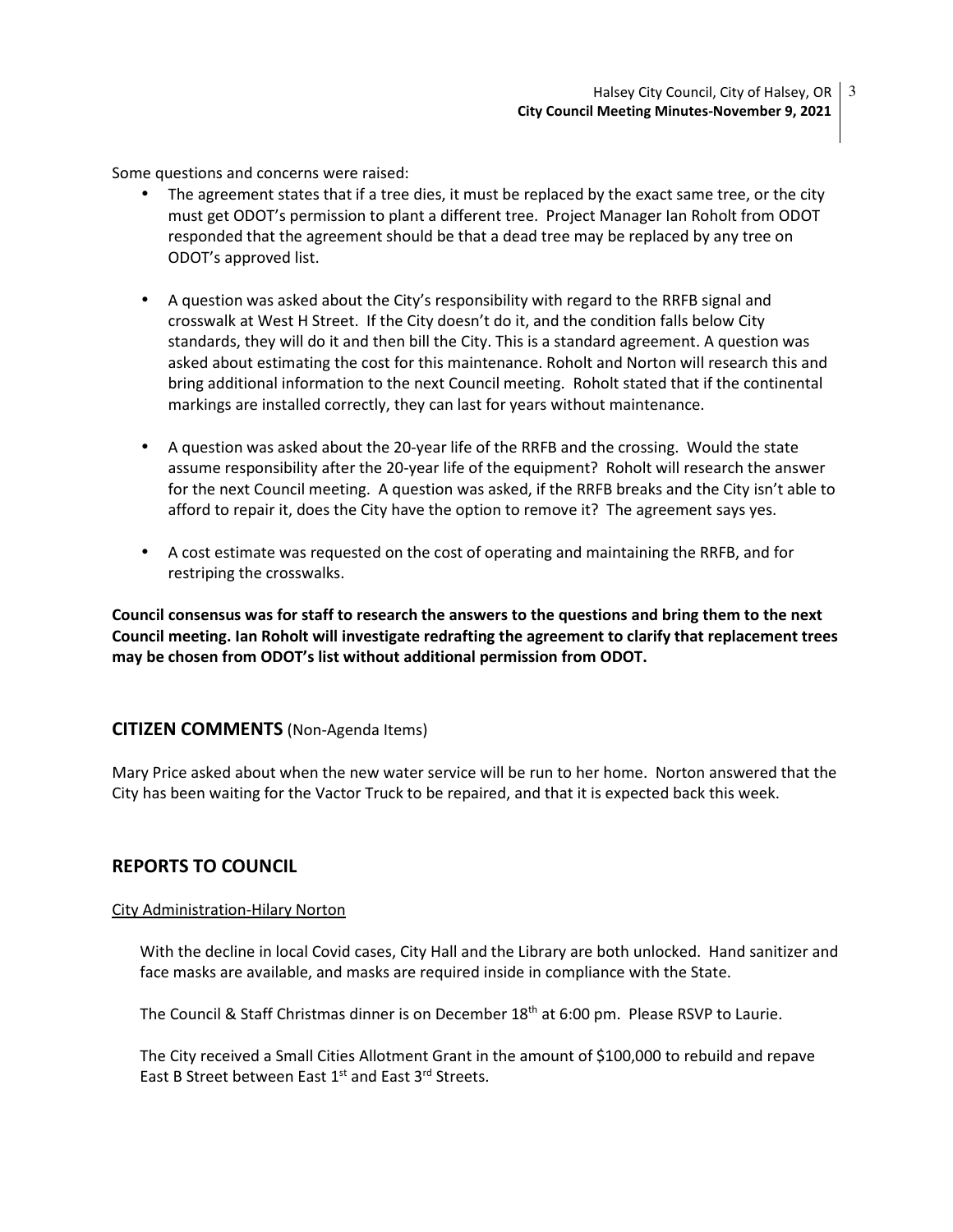The Mid Valley Partners completed the RFP process and retained JayRay to do the visioning, mission, branding, and website project. We should receive an additional \$10,000 to \$20,000 from the recently awarded Rural Opportunities Initiative grant for continued work with RAIN. Tangent and Scio are considering joining the MVP, and there may be an opportunity to ask for funding from Linn County to help fund the work of the MVP.

Norton thanked staff and Council for being patient with her recovery from surgery.

#### Public Works- Andy Ridinger

Well 69 has a problem. The well shaft casing has perforations that allow the well to fill. These perforations have become clogged, so when the pump is running, there isn't enough return water to refill the well fast enough. There is a possible repair, but it is probably not a long-term solution. We are in the process of getting ahold of the City Engineer and also reaching out to other well experts for more insight.

The production meter at the water plant was installed in 2011. It may need to be calibrated.

A water leak was repaired on West 1<sup>st</sup> Street.

Northwest Natural Gas is upgrading smaller lines and extending their main lines, as well as relocating their lines around the Highway 99 project.

A small drainage improvement project was completed on West 4<sup>th</sup> Street.

#### Library-Jorden Parrish

October visitation was better than September. It was still low. The library is also unlocked for drop ins. Masks are required.

### **NEW BUSINESS**

#### Appoint a City Councilor

There were four applicants for the seat: Eldon Albertson, Cliff Jones, Stacy Strauss, and Anne Sunday. Each applicant was invited to speak to Council.

Councilor Lorensen thanked the applicants and expressed appreciation for their willingness to serve their community. Councilor McMillen encouraged applicants to apply again, or to be involved in other ways. Mayor Lachenbruch also expressed his appreciation.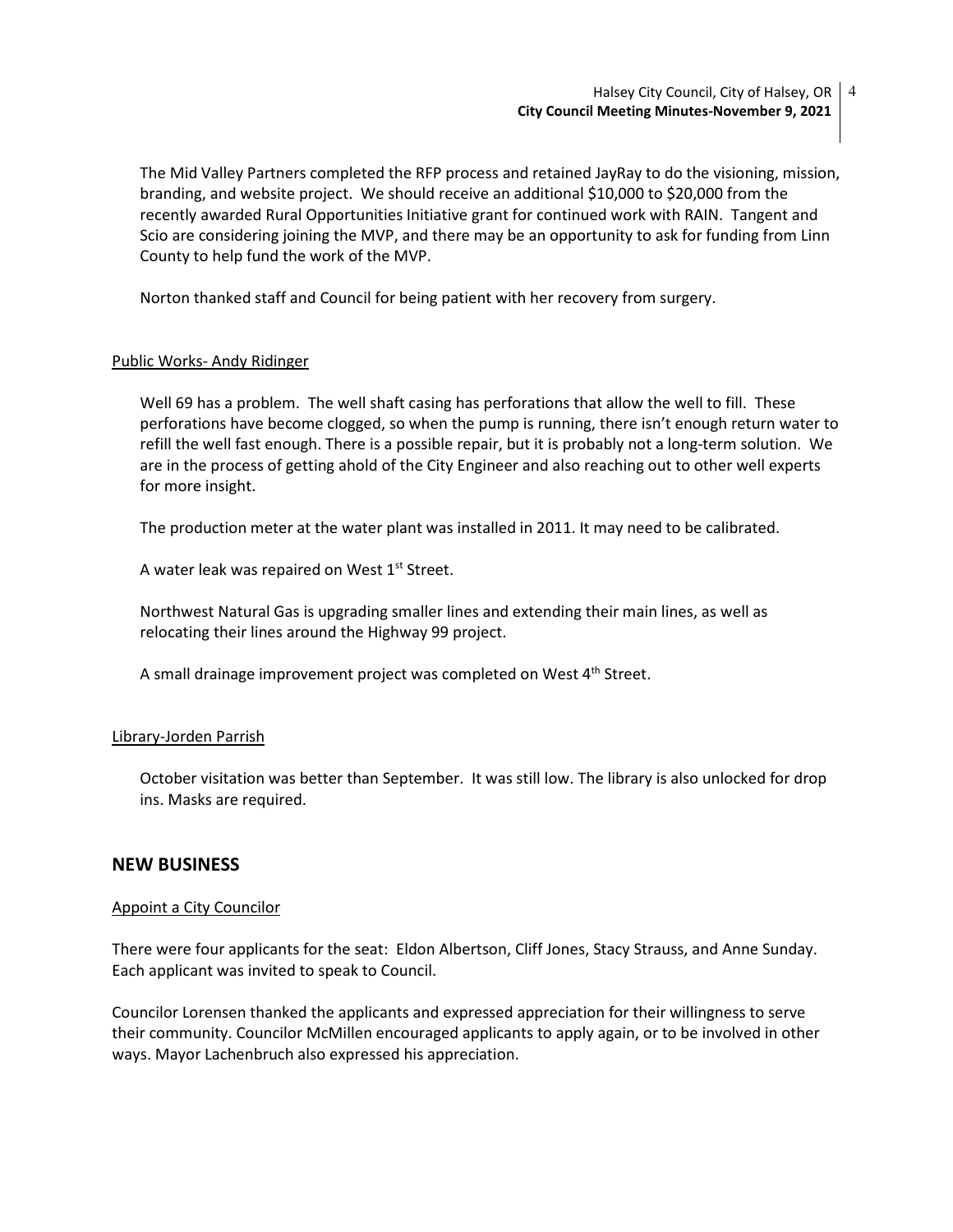**Motion:** I move that the Governing Body of the City of Halsey appoint Stacy Strauss to the position of City Councilor to serve the remainder of the current term. **Motion by**: Councilor Gillson Seconded by Councilor Isom

> **Vote**: **Ayes**: Unanimous  **Motion Carries**

Councilor Strauss took her oath of office and was seated at the Council table.

### Elect a Council President

The Council President fills the role of Mayor if the Mayor is unavailable to do so. They do not lose their ability to vote if they are running a meeting.

> **Motion:** I move that the Governing Body of the City of Halsey appoint Councilor Lorensen to serve as City Council President for the remainder of the 2021-2022 biennium.

**Motion by**: Councilor Gillson, Seconded by Councilor McMillen

 **Vote**: **Ayes**: Unanimous  **Motion Carries** 

#### Fiscal Year 2020-2021 Audit

The 2020-2021 Fiscal year Audit was submitted to Council for review. The auditor found no major problems. They asked for a couple of procedural changes at midyear, which is why the financial reports are now a second item on the agenda and include the check numbers and total that are being approved. The Management Discussion and Analysis is a plain language walk through of the City's financial position.

> **Motion:** I move that the Governing Body of the City of Halsey approve the 2020-2021 Fiscal year Audit as submitted. **Motion by**: Councilor McMillen, Seconded by Council President Lorensen

> > **Vote**: **Ayes**: Unanimous  **Motion Carries**

#### Council Priorities 2022-2023

The proposed 2022-2023 Council Priorities document was submitted to Council for review.